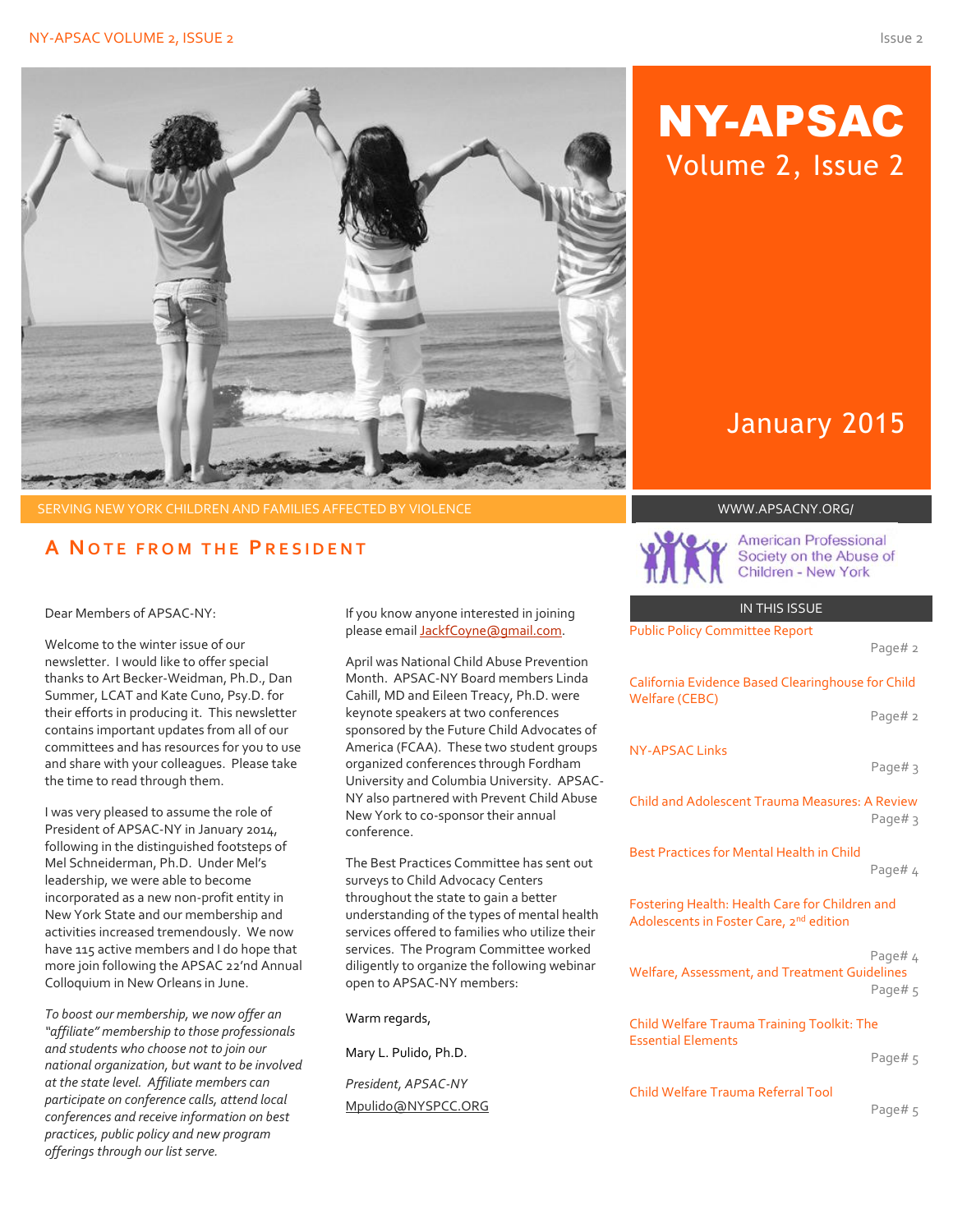# Public Policy Committee Report

The Public Policy Committee finalized a position paper regarding APSAC-NY's views on the elimination of the statute of limitations for child sexual abuse and the need to have criminal background checks in nonpublic schools. These are two issues that our Board has supported in the past. The paper also includes critical child welfare issues whereby APSAC-NY would support new, stable or increased funding during 2014.

The Committee also regularly circulates bills that members of APSAC-NY or their place of employment, may be interested in supporting. A website that can help you identify your legislator(s) should you wish to take action on any of them. Here are the directions:

To identify your legislators please use this link.

#### First:

http://openstates.org/find\_your\_legislator

Second: There will be wording "find your legislator" and a box below those



words for your address, type in your zip code and hit Enter or Return.

Third: A picture of your legislators will appear.

Fourth: Click on the name of the legislator and a page will appear with their email address, the committees they serve on, a list of bills they've sponsored, and a lot more information.

Now you can email, call, write, or fax your legislator directly regarding your stance on any legislation on the attached list.

All meetings of the Public Policy Committee are open to members of APSAC-NY. If you are interested in joining the committee please email Mary L. Pulido, Ph.D. at [mpulido@nyspcc.org](mailto:mpulido@nyspcc.org).

#### DR. MARY L. PULIDO'S BLOGS FOR HUFFINGTON POST

APSAC-NY's Dr. Mary L. Pulido is a regular contributor to HuffingtonPost.com on topics pertaining to child welfare and safety. Her entries cover a wide range of topics. We hope you will find the information valuable and useful.

[http://www.nyspcc.org/resources/dr-mary-l](http://www.nyspcc.org/resources/dr-mary-l-pulidos-blog/)[pulidos-blog/](http://www.nyspcc.org/resources/dr-mary-l-pulidos-blog/)



*The mission of the California Evidence-Based Clearinghouse for Child Welfare (CEBC) is to advance the effective implementation of evidence-based practices for children and families involved with the child welfare system.*

### **California Evidence Based Clearinghouse for Child Welfare (CEBC)**

The CEBC for Child Welfare provides professionals in the field with access to scientific evidence regarding treatment programs being implemented in California. The CEBC for Child Welfare also provides a list and descriptions of screening and assessment tools that can be utilized within the child welfare system. The CEBC for Child Welfare uses a Scientific Rating Scale to rate and review treatment programs. The CEBC for Child Welfare was developed to provide education and information to

child welfare professionals and not to endorse any of the programs.

CEBC for Child Welfare provides public information and requests acknowledgement when the information is obtained from their website.

Contact the California Evidence-Based Clearinghouse for Child Welfare at [www.cebc4cw.org](http://www.cebc4cw.org/)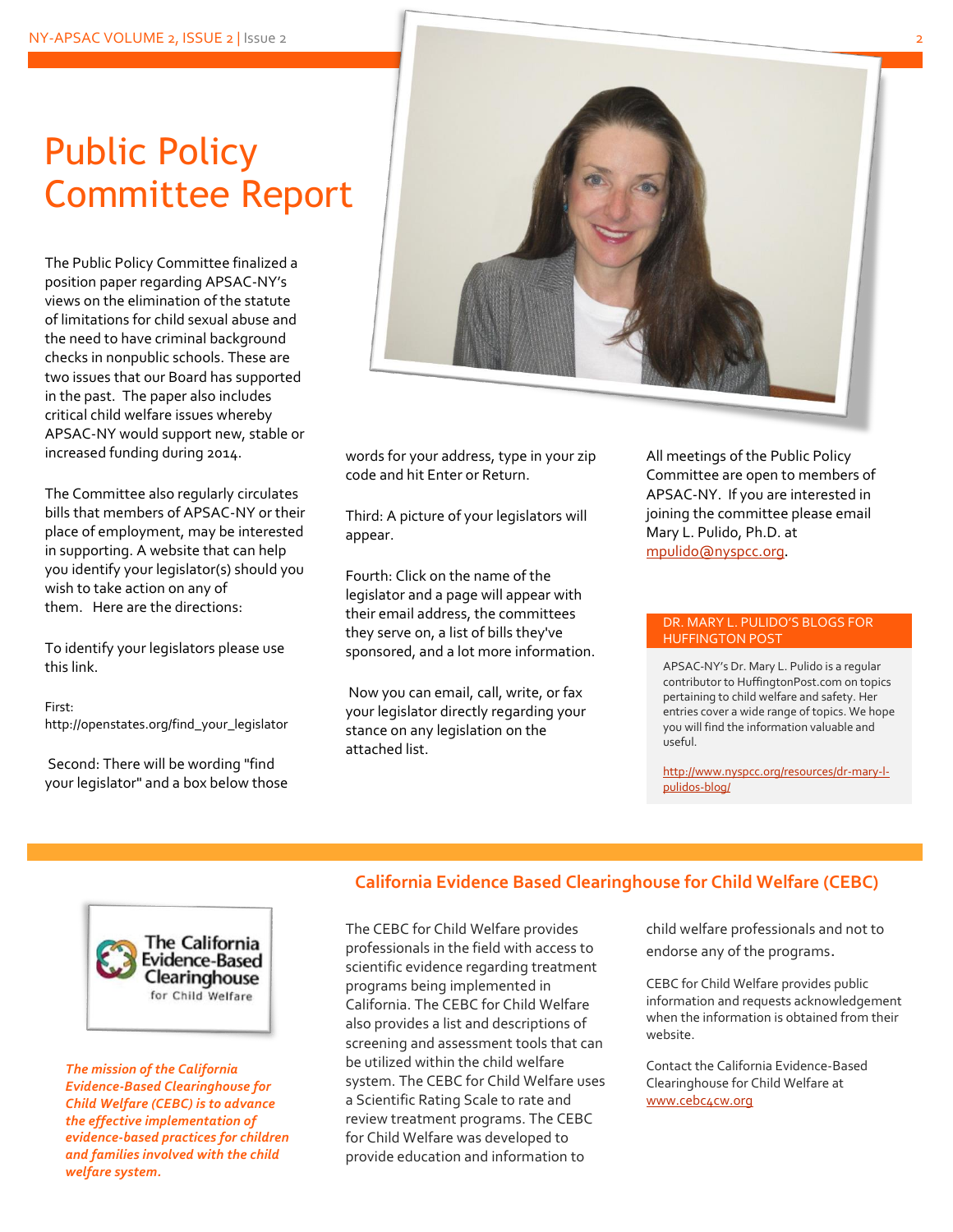# NY-APSAC Links

<http://kb.nctsn.org/SPT/index.php> - NCTSN knowledge bank

The NCTSN Knowledge Bank provides access and referral to the resources, programs, projects, and people that are part of and those that are outside the Network.

<http://tfcbt.musc.edu/> - Online training in Trauma Focused CBT

<http://www.newyorkcenterforchildren.org/> - New York Center for Children

List of available services, event announcements for professionals in the local area, volunteer opportunities

<http://www.preventchildabuseny.org/> - Prevent Child Abuse NY

List of resources related to child abuse, conference announcements/information/highlights, lists of resources by location, coverage of latest child abuse-related news in the media

#### [http://www.justice.gov/defendingchildhood/i](http://www.justice.gov/defendingchildhood/index.html) [ndex.html](http://www.justice.gov/defendingchildhood/index.html)

Information pertaining to the Attorney General's National Task Force on Children Exposed to Violence – final reports and recommendations, e.g.

#### [http://www.nctsn.org/content/psychological](http://www.nctsn.org/content/psychological-first-aid)[first-aid](http://www.nctsn.org/content/psychological-first-aid)

Information and available print-outs on PFA with various populations as well as information about on-line training opportunities

[www.CHAMPprogram.com](http://www.champprogram.com/) CHAMP's goal is to improve the New York State medical response to suspected child abuse by improving the examination, treatment, documentation, community referral, and management of suspected child abuse cases.

[www.childabusemd.com](http://www.childabusemd.com/) *Child Abuse Evaluation* & *Treatment for Medical Providers* provides a single, comprehensive source of child abuse information that offers tools and resources with which to diagnose and manage child and adolescent abuse victims. It is a resource for medical providers who do not have a background or expertise in child abuse pediatrics and are striving to develop best practice standards for their patient care setting.



# **The National Child Traumatic Stress Network (NCTSN)**

The NCTSN has produced a fact sheet sponsored by NCTSN and the National Crimes Victims Research and Treatment Center at the Medical University of South Carolina. The interventions described in the fact sheet were ones utilized within the centers of NCTSN and include interventions that range from scientifically validated to promising and emerging practices.

The NCTSN fact sheet includes factors to consider when determining which intervention is needed. The core components of existing trauma-focused interventions are described and 40 trauma-focused intervention descriptions are provided as well as where to obtain additional information about the intervention.

The NCTSN also has a Measures Review Data Base that lists and describes tools that measure children's experiences of trauma and other mental health and trauma related issues.

The review describes the measure, the domains assessed, age range, measure format and sample items.



To reach NCTSN contact their website at [www.nctsn.org](http://www.nctsn.org/)

# **Child and Adolescent Trauma Measures: A Review**

Children F.I.R.S.T. Fordham University Graduate School of Social Service Virginia C. Strand, D.S.W. Lina E. Pasquale, M.A. Teresa L. Sarmiento, M.S.W.

The manual of child and adolescent trauma measures was developed as a guide for clinicians and researchers to provide information regarding measures for the screening and assessment of trauma in children and adolescents. Thirty five trauma instruments are divided into four types:

1) Measures of exposure to trauma and symptoms of traumatic experiences

2) Measures capturing a history of exposure alone

3) Measures designed to capture symptoms of PTSD and dissociative disorders

4) Measures that inquire about multiple symptoms.

The measures described include the following information:

- a) the year the measure was developed
- b) authors name, population served, purpose of the measure
- c) description of the measure
- d) psychometric properties
- e) contact information

The measures include both child self-reports and parent self-reports. A majority of measures have no cost.

To obtain a copy of the manual go to: <http://www.ncswtraumaed.org/resources>

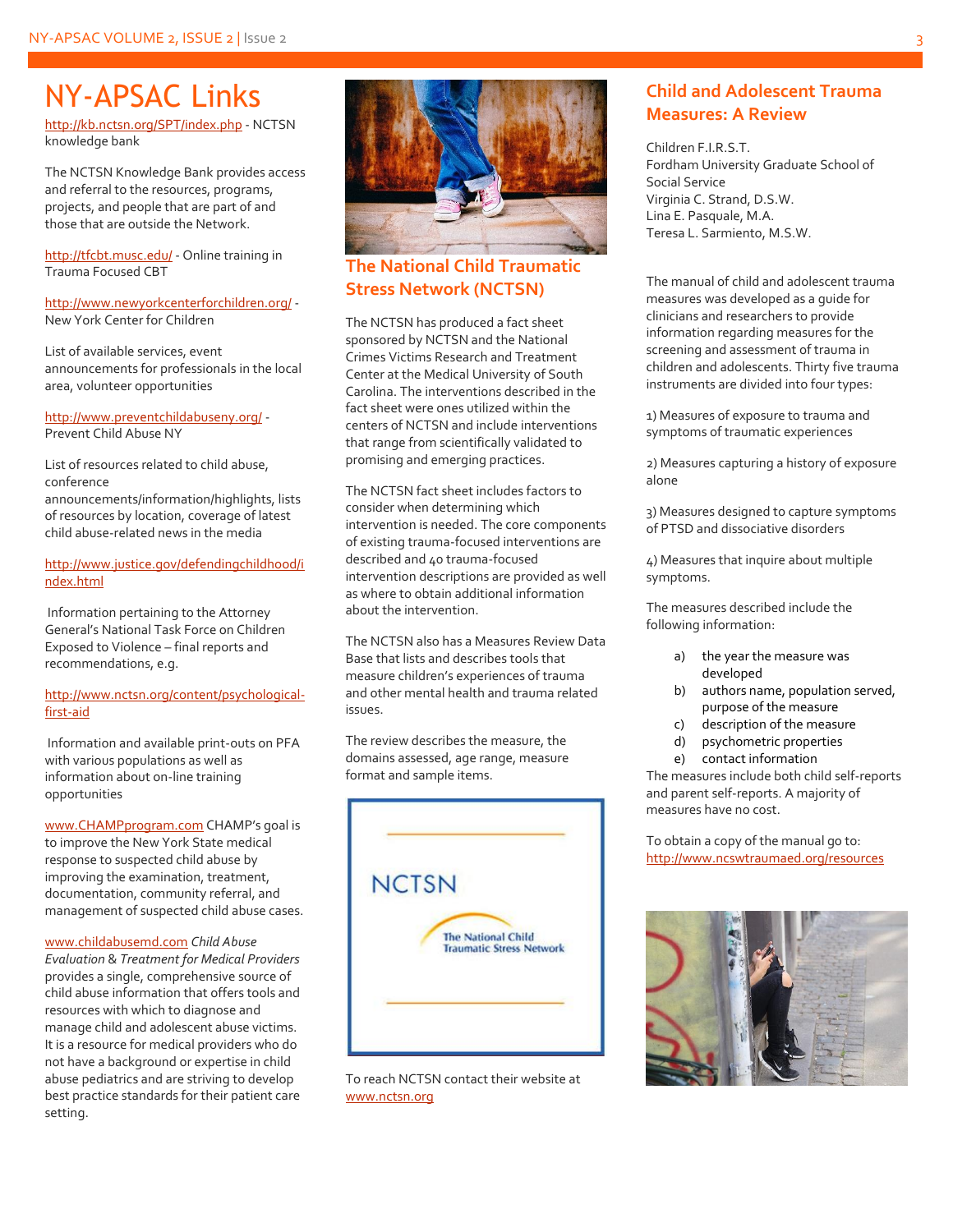#### EVENTS



### **Annual APSAC-NY State Conference: "Trauma and Adolescence"**



Conference co-sponsored by NYU's Child Study Center & New York Foundling's Vincent J. Fontana Center for Child Protection

April 29, 2015 8:30am to 3:00 pm

At Child Study Center at NYU Langone Medical Center (1 Park Avenue, 7th Floor New York, NY)

Cost: Members \$5, Non-Members \$15

For more information, please email Dr. Mel Schneiderman at: <mel.schneiderman@nyfoundling.org>



**APSAC's 23rd Annual Colloquium**

2015 Annual APSAC Colloquium

July 22, 2015 (7:30am) to July 25, 2015 (12pm)

At Westin Copley Place (Boston, MA)

Cost: TBA



# **Best Practices for Mental Health in Child Welfare, Assessment, and Treatment Guidelines**

**Developed by the Best Practice Committee chaired by Ann Lenane.**

**Lisa Hunter Romanelli. John Landsverk, Jessica Mass Levitt, Laurel K. Leslie, Maia M. Hurley, Christopher Bellonci, Leonard T. Gries, Peter J. Pecora, Peter S. Jensen and the Child Welfare-Mental Health Best Practice Group**

The Best Practice for Mental Health in Child Welfare group developed guidelines for practice in three areas: mental health screening and assessment, psychosocial interventions and psychopharmacologic treatment. The paper provides guidelines for:

a) Universal screening and identification of mental health problems for children and youth in foster care

b) promotion of the utilization of evidencebased treatments and examples of current best practice evidence-based treatment being implemented across the nation within the foster care system, i.e. Parent Child Interaction Therapy and Multidimensional Treatment Foster Care

c) Discussion of the evidence for the use of psychotropic medication for children and youth with a variety of psychiatric conditions.

To obtain copies of the article contact Dr. Mel Schneiderman a[t mels@nyfoundling.org](mailto:mels@nyfoundling.org)

# **Fostering Health: Health Care for Children and Adolescents in Foster Care, 2nd edition**

**By the Task Force on Health Care for Children in Foster Care American Academy of Pediatrics** 

Chapter 3 of the manual entitled "Parameters for Developmental and Mental Health Care" describes standards of practice for mental health practitioners working within the foster care system. The sections in the chapter describe standards for comprehensive assessment, treatment services and reassessment and review of the treatment plan.

COPIES OF THIS MANUAL MAY BE PURCHASED FROM THE AMERICAN ACADEMY OF PEDIATRICS BY LOGGING INTO THE AAP WEBSITE AT AAP.ORG AND GOING TO THE AAP BOOKSTORE. YOU CAN OBTAIN AN ONLINE VERSION BY SEARCHING THE TITLE, "FOSTERING HEALTH: HEALTH CARE FOR CHILDREN AND ADOLESCENTS IN FOSTER CARE".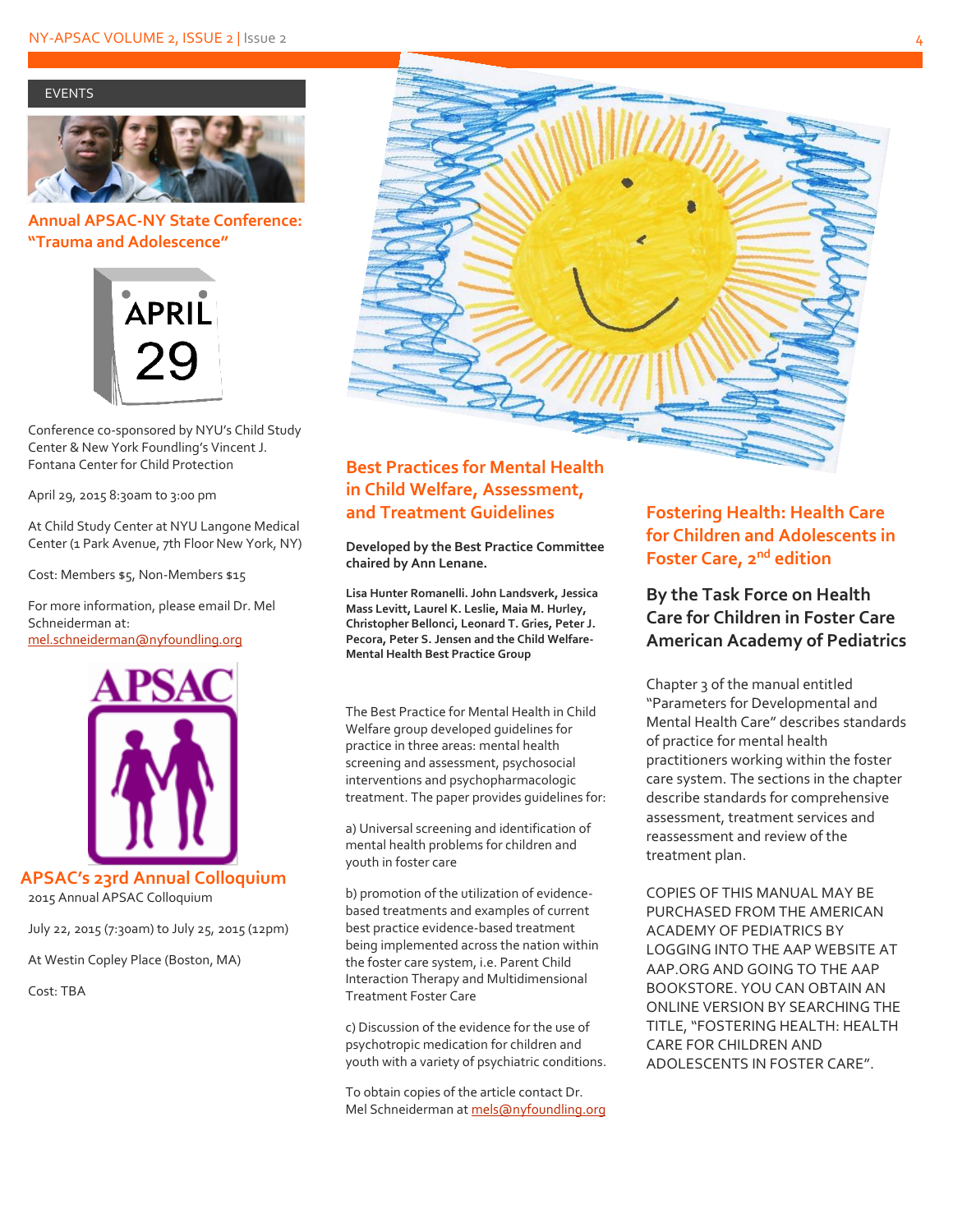### **Child Welfare Trauma Training Toolkit: The Essential Elements**

### **National Child Traumatic Stress Network**

This toolkit describes the critical elements of trauma informed child welfare practice. Some topics covered include:

- a) how to maximize the child's sense of safety
- b) assisting the child reduce overwhelming emotions
- c) helping the child make new meaning of their trauma experiences
- d) support and promotion of positive and stable relationships in the life of the child

To obtain a copy of the toolkit contact NCTSN a[t www.nctsn.org](http://www.nctsn.org/)

Look under "*Trauma, Child Welfare"*.

# **Child Welfare Trauma Referral Tool**

This toolkit was developed to help child welfare professionals make better trauma informed decisions about the need for referral to trauma-specific mental health services. The measure is completed by child welfare professionals through a record review and interviews with significant individuals in the child's life. The toolkit documents the history of exposure to a variety of trauma experiences to assess the severity of the child's reactions to the trauma experience, to assess and identify attachment problems, to help the child welfare professional identify behaviors that need to be stabilized, to identify other emotional or behavioral reactions and to help the child welfare professional make recommendations for trauma-specific services.

To obtain a copy of the Child Welfare Trauma Referral Tool contact NCTSN at www.nctsn.org

Look under: "Trauma, Child Welfare, Child Welfare Training Toolkit, Supplemental Handouts".

#### DISCLAIMER

This resource guide contains general information about best practice and evidence-based treatment and assessment for abused and neglected children. APSAC-NY does not endorse any specific evidence-based treatment and each individual or organization must choose which treatment or assessment measure fits best into their practice or organization. The American Professional Society on the Abuse of Children-New York expressly disclaims all liability with respect to actions taken or not taken based on any content or information in this resource guide. APSAC members represent a broad diversity of professional disciplines, geographical location and conceptual orientations. Membership in APSAC or in the New York State Chapter in no way constitutes an endorsement of any member's level of expertise or scope of professional competence.

[www.apsacny.org/](http://www.apsacny.org/)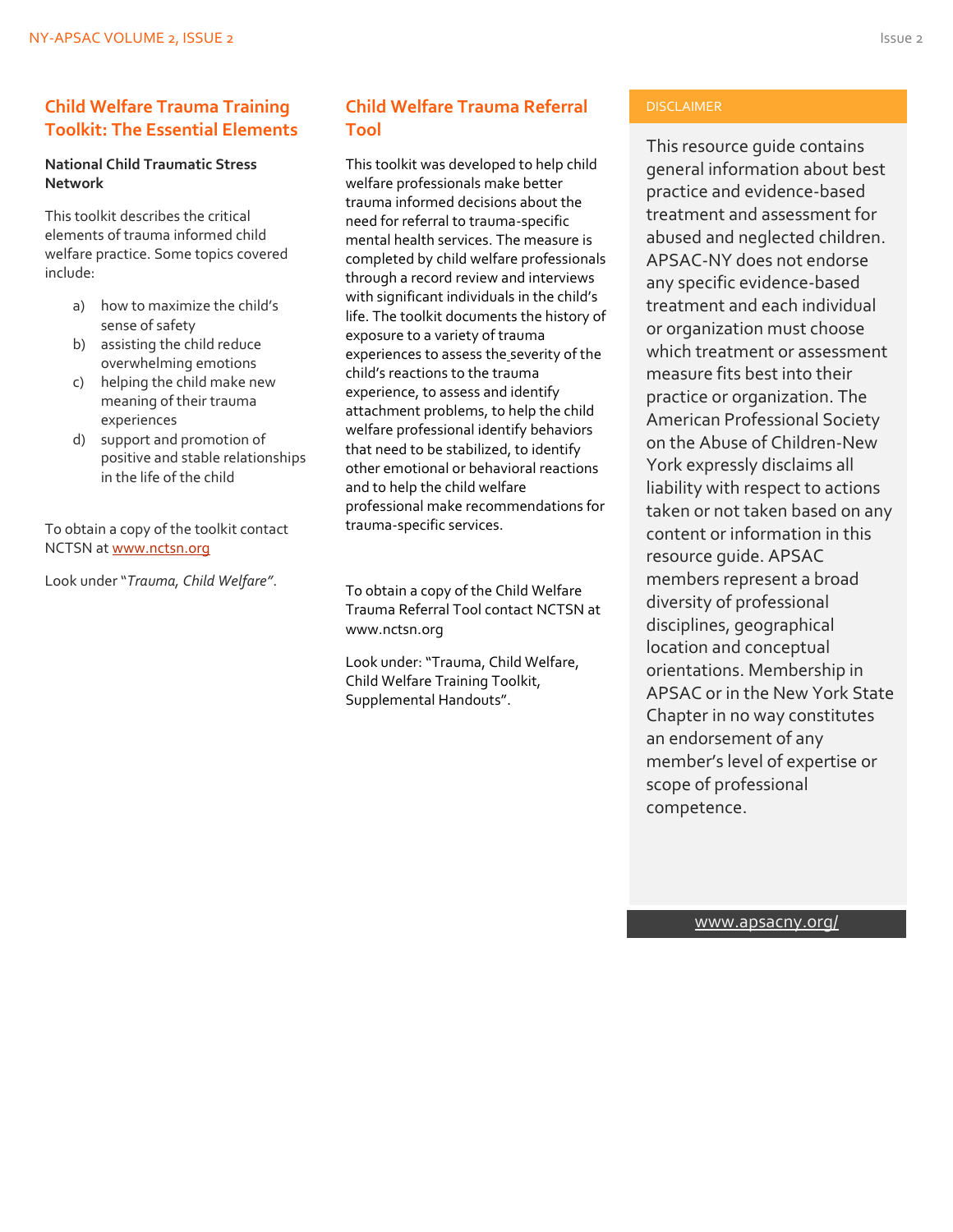# BOARD MEMBERS

Dr. Arthur Becker -Weidman (**Treasurer** ) Director Center for Family Development 5820 Main Street, Williamsville NY 14221 (716)810 -0790 Email[: Aweidman@concentric.net](mailto:Aweidman@concentric.net) Dr. Eileen Treacy Email[: Etacush@msn.com](mailto:Etacush@msn.com) (**Secretary**) Ph: (718)823 -5988 or (917) 602 -9355 Mr. Lawrence J. Braunstein JD (914) 997 - 6220 or (914) 523 -1270 Partner Braunstein and Zuckerman 123 Main Street 17th Floor White Plains NY, 10601 [ljbraunstein@bzesqs.com](mailto:ljbraunstein@bzesqs.com) Dr. Linda Cahill MD, (718)920-7418 or x5833 Medical Director JE and ZB Butler CAC Children's Hospital at Montefiore Medical Center 3314 Steuben Avenue Bronx NY, 10467 |cahill@montefiore.org Dr. Jack F. Coyne (716)479 -9753 Childrens Hospital/Mercy 15 Depew Avenue Buffalo, NY14214 [Jackfcoyne@gmail.com](mailto:Jackfcoyne@gmail.com) Dr. Penny Grant (718)920-5833 JE ZB Butler CAC 3314 Steuben Avenue Bronx, NY 1046[7 Pgrant@Montefiore.org](mailto:Pgrant@Montefiore.org) Dan Summer LCAT (718)920 -9790 Montefiore Medical Center Child Psychiatry Clinic 4141 Carpenter Avenue Bronx, NY 1046[6 danesummer@yahoo.com](mailto:danesummer@yahoo.com) Dr. Jamie Hoffman -Rosenfeld (718)575 -1342 Medical Director Queens Child Advocacy Center 112-25 Queens Blvd. 3rd Floor Forest Hills, NY 11375 [jrosenfe@aol.com](mailto:jrosenfe@aol.com) Dr. Lori Legano MD (212)562 -6073 Assistant Professor NYU School of Medicine Loeb Child Abuse Center 462 First Avenue Rm GC -65 NY, NY 10016 [Lal3@nyu.edu](mailto:Lal3@nyu.edu) Dr. Ann Lenane MD (585)935 -7802 or (585)755 -5949

Assoc. Professor Emergency Medicine & Pediatrics Univ. of Rochester REACH@BCAC 275 Lake Avenue Rochester, NY 14608 [Ann\\_Lenane@urmc.rochester.edu](mailto:Ann_Lenane@urmc.rochester.edu) Dr. Margaret Mchugh MD MPH (212)562 - 6073 Associate Professor NYU School of Medicine Loeb Child Abuse Center 462 First Avenue Rm GC -65 NY, NY 10016 [Mchugm01@nyumc.org](mailto:Mchugm01@nyumc.org) Dr. Mary Pulido Ph.D (212)233 -5500 ext 225 (**President** ) NY Society for Prevention of Cruelty to Children 161 William Street 9th Fl. NY, NY 10038 [Mpulido@nyspcc.org](mailto:Mpulido@nyspcc.org) Dr. Mel Schneiderman Ph.D (212)206 -4155 Senior Vice President , Mental Health Services NY Foundling 27 Christopher Street NY, NY 10011 [Mels@nyfoundling.org](mailto:Mels@nyfoundling.org) Dr. Ingrid Descartes -Walker MD, MPH, FAAP (718)283 -3646 Attending Pediatrician Maimonides Infant and Childrens Hospital 560 Williams Avenue 1F Brooklyn, NY 11207 <u>lwalker-</u> [descartes@maimonidesmed.org](mailto:lwalker-descartes@maimonidesmed.org) Barry Horowitz LCSW -